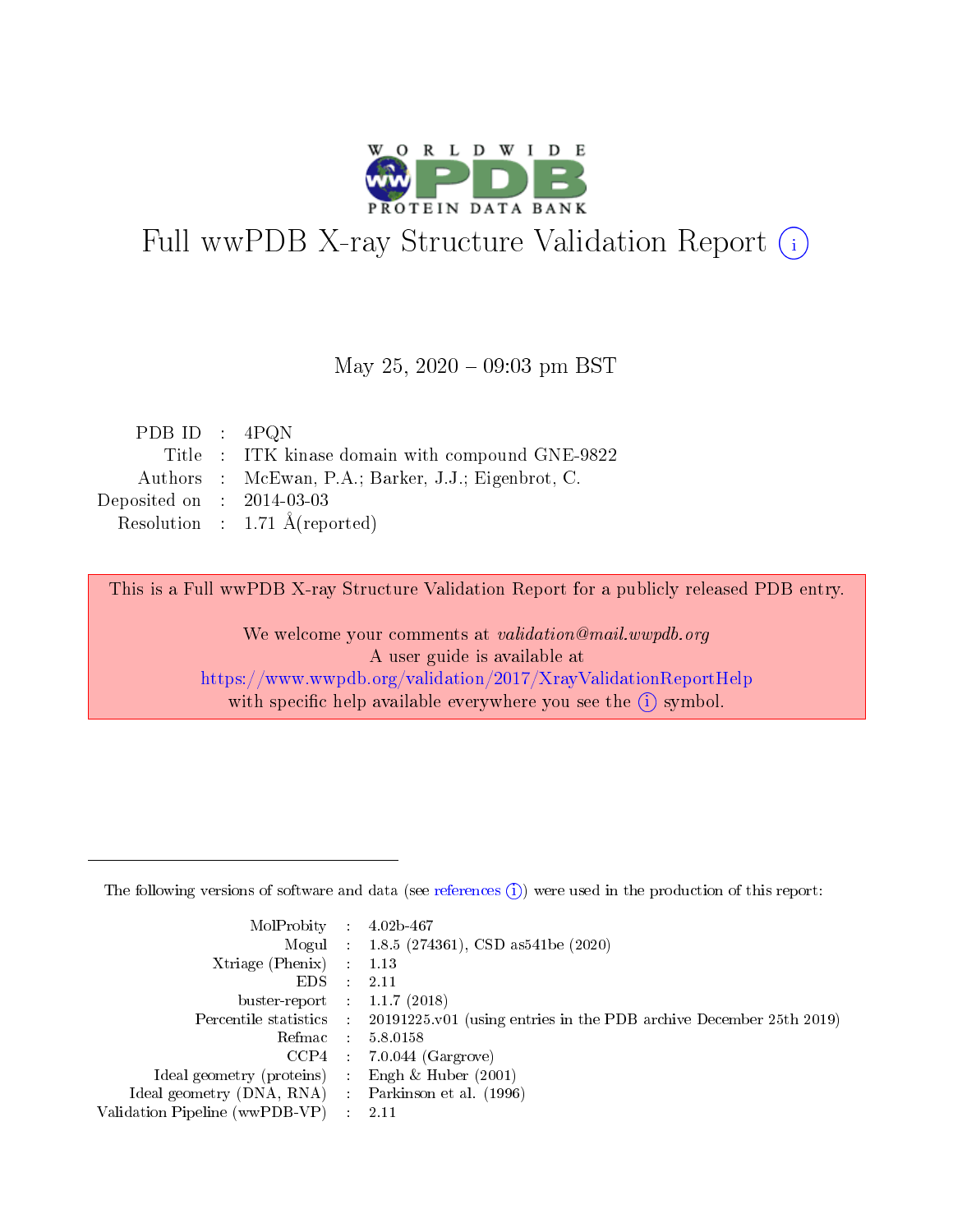# 1 [O](https://www.wwpdb.org/validation/2017/XrayValidationReportHelp#overall_quality)verall quality at a glance  $(i)$

The following experimental techniques were used to determine the structure: X-RAY DIFFRACTION

The reported resolution of this entry is 1.71 Å.

Percentile scores (ranging between 0-100) for global validation metrics of the entry are shown in the following graphic. The table shows the number of entries on which the scores are based.



| Metric                | Whole archive<br>$(\#\text{Entries})$ | Similar resolution<br>(#Entries, resolution range( $\AA$ )) |
|-----------------------|---------------------------------------|-------------------------------------------------------------|
| $R_{free}$            | 130704                                | $5722(1.74-1.70)$                                           |
| Clashscore            | 141614                                | $6152(1.74-1.70)$                                           |
| Ramachandran outliers | 138981                                | $6051(1.74-1.70)$                                           |
| Sidechain outliers    | 138945                                | $6051(1.74-1.70)$                                           |
| RSRZ outliers         | 127900                                | $5629(1.74-1.70)$                                           |

The table below summarises the geometric issues observed across the polymeric chains and their fit to the electron density. The red, orange, yellow and green segments on the lower bar indicate the fraction of residues that contain outliers for  $>=3, 2, 1$  and 0 types of geometric quality criteria respectively. A grey segment represents the fraction of residues that are not modelled. The numeric value for each fraction is indicated below the corresponding segment, with a dot representing fractions  $\epsilon=5\%$  The upper red bar (where present) indicates the fraction of residues that have poor fit to the electron density. The numeric value is given above the bar.

| Mol       | nin<br>паш | Length | Quality of chain |     |     |
|-----------|------------|--------|------------------|-----|-----|
|           |            |        | 4%               |     |     |
| <u>д.</u> | . .        | 266    | 74%              | 14% | 10% |

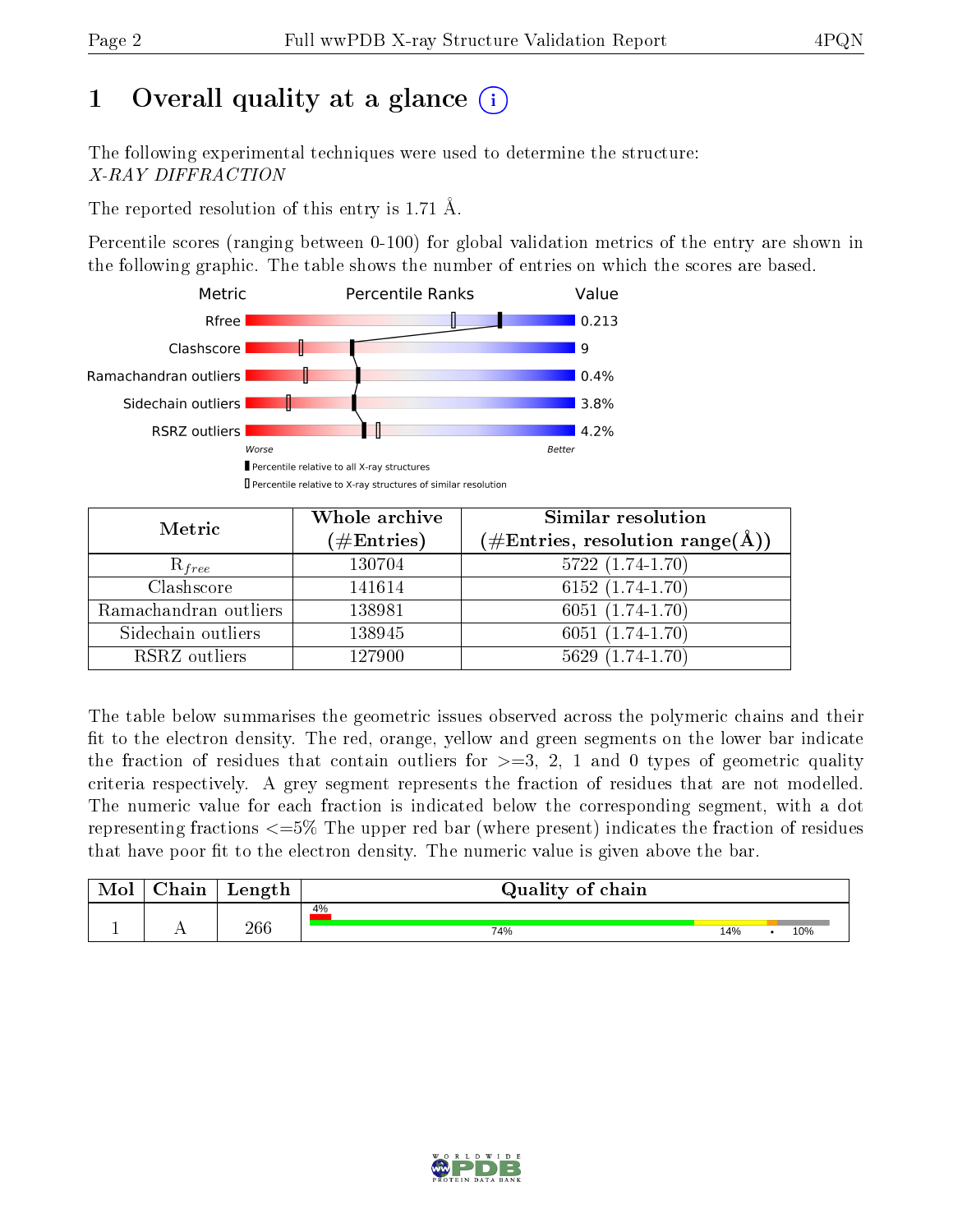# 2 Entry composition (i)

There are 4 unique types of molecules in this entry. The entry contains 2267 atoms, of which 0 are hydrogens and 0 are deuteriums.

In the tables below, the ZeroOcc column contains the number of atoms modelled with zero occupancy, the AltConf column contains the number of residues with at least one atom in alternate conformation and the Trace column contains the number of residues modelled with at most 2 atoms.

• Molecule 1 is a protein called Tyrosine-protein kinase ITK/TSK.

| Mol | Chain | Residues | $\rm{Atoms}$  |      |     |     | ZeroOcc | $\mid$ AltConf $\mid$ Trace |        |  |
|-----|-------|----------|---------------|------|-----|-----|---------|-----------------------------|--------|--|
|     |       | 240      | Totar<br>1972 | 1268 | 327 | 361 | 16      |                             | $10\,$ |  |

There are 5 discrepancies between the modelled and reference sequences:

| Chain | Residue | Modelled | Actual     | Comment               | Reference                   |
|-------|---------|----------|------------|-----------------------|-----------------------------|
|       | 355     | GLY      |            | <b>EXPRESSION TAG</b> | <b>UNP Q08881</b>           |
|       | 356     | SER.     |            | <b>EXPRESSION TAG</b> | <b>UNP Q08881</b>           |
|       | 477     | SER.     | <b>CYS</b> | ENGINEERED MUTATION   | UNP Q08881                  |
|       | 614     | ALA.     | GLU        | ENGINEERED MUTATION   | <b>UNP Q08881</b>           |
|       | 617     | A L A    | <b>GLU</b> | ENGINEERED MUTATION   | $\overline{\rm UNP}$ Q08881 |

• Molecule 2 is N- $\{1-|(1S)-3-$ (dimethylamino)-1-phenylpropyl|-1H-pyrazol-4-yl $\}$ -6,6-dim ethyl-4,5,6,7-tetrahydro-1H-indazole-3-carboxamide (three-letter code: 2W6) (formula:  $C_{24}H_{32}N_6O$ ).



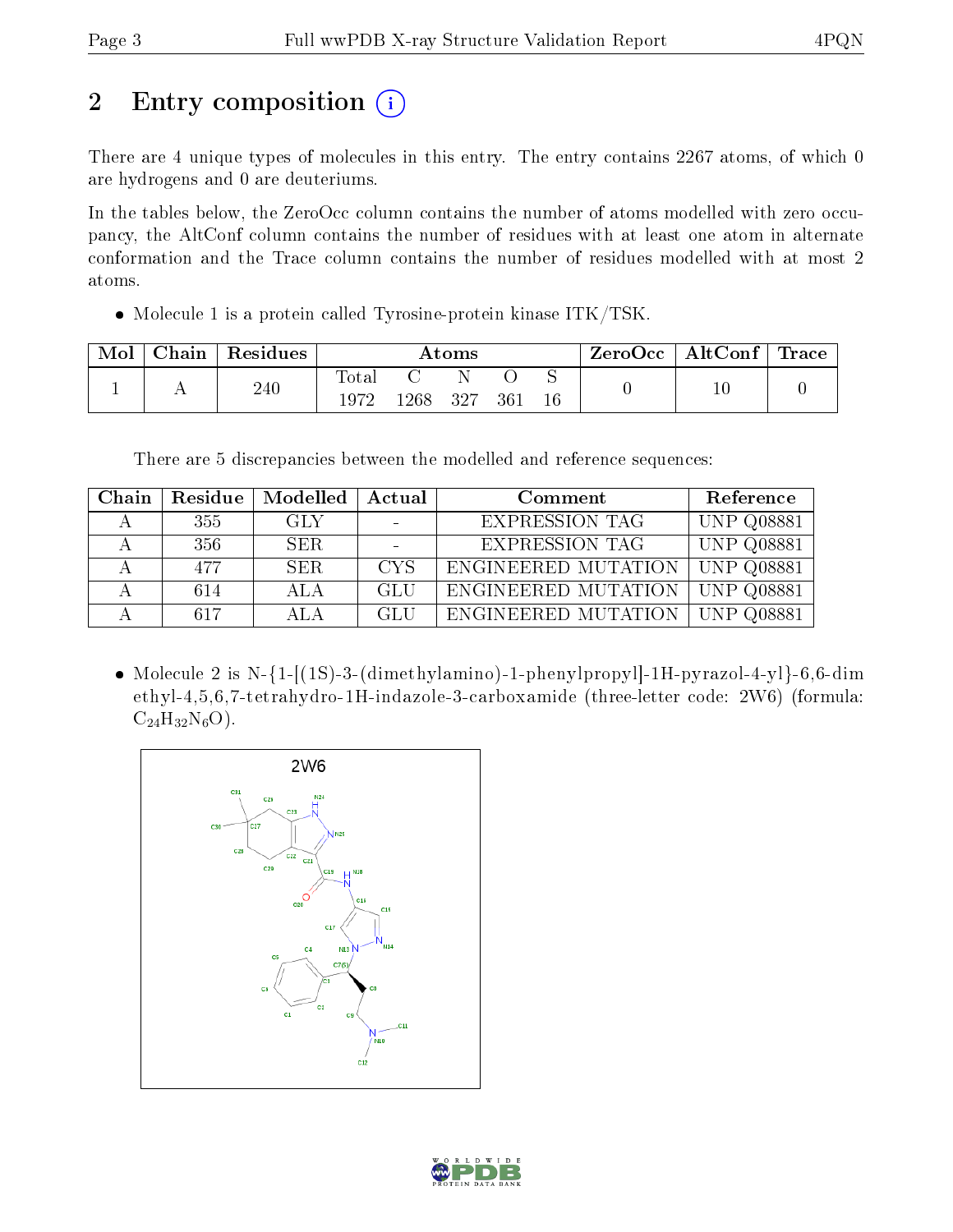|  | $\pm$ Mol $\pm$ Chain $\pm$ Residues $^+$ | Atoms     |  |  |  | $ZeroOcc \   \$ AltConf |
|--|-------------------------------------------|-----------|--|--|--|-------------------------|
|  |                                           | Total C N |  |  |  |                         |
|  |                                           |           |  |  |  |                         |

 Molecule 3 is 1-ETHOXY-2-(2-ETHOXYETHOXY)ETHANE (three-letter code: P4G) (formula:  $C_8H_{18}O_3$ ).



|  | $\text{Mol}$   Chain   Residues | Atoms     |  |  | $ZeroOcc \mid AltConf$ |  |
|--|---------------------------------|-----------|--|--|------------------------|--|
|  |                                 | Total C C |  |  |                        |  |

 $\bullet\,$  Molecule 4 is water.

| Mol | Chain   Residues | Atoms               | ZeroOcc   AltConf |  |
|-----|------------------|---------------------|-------------------|--|
|     | റററ              | Total<br>റററ<br>າາາ |                   |  |

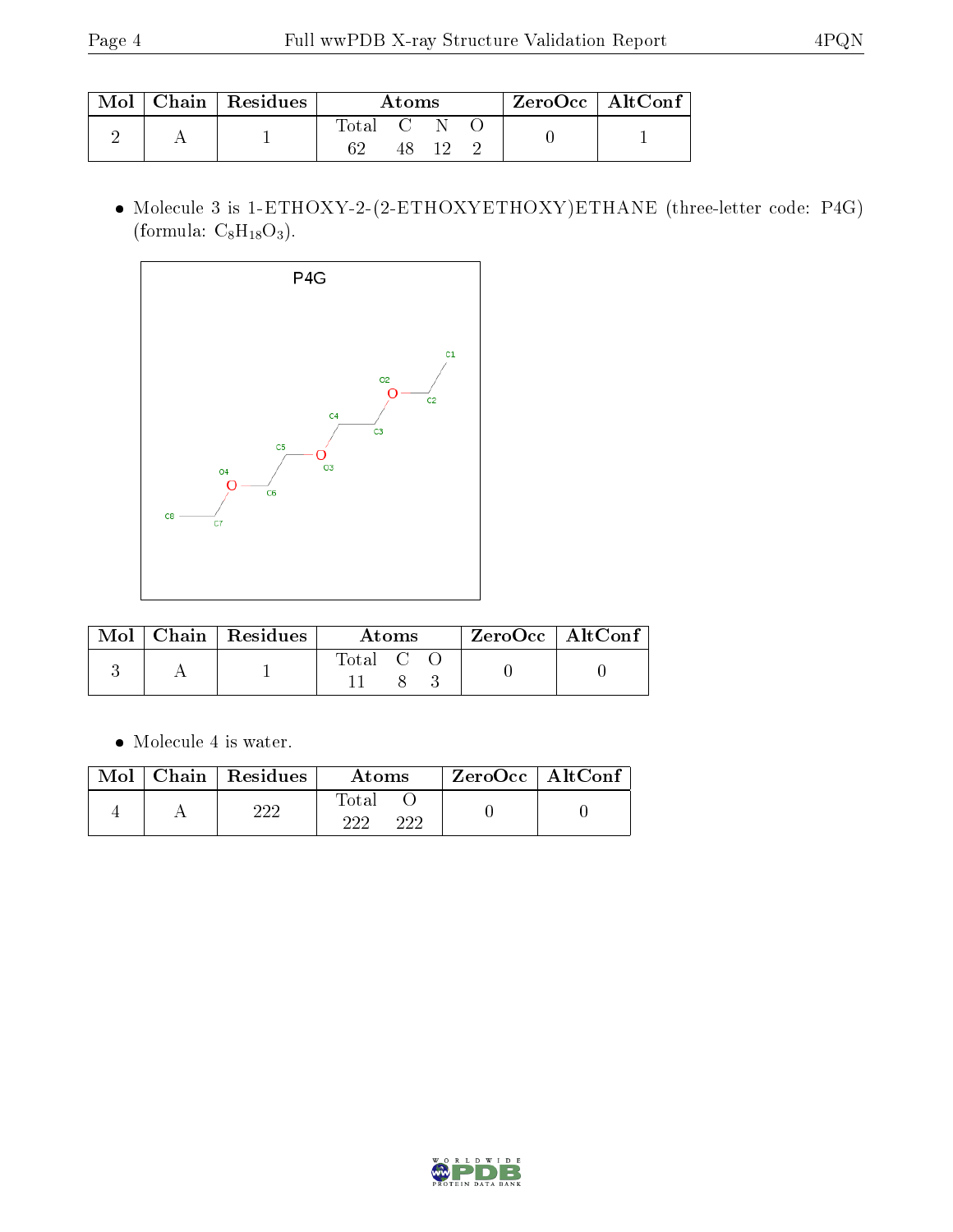# 3 Residue-property plots  $(i)$

These plots are drawn for all protein, RNA and DNA chains in the entry. The first graphic for a chain summarises the proportions of the various outlier classes displayed in the second graphic. The second graphic shows the sequence view annotated by issues in geometry and electron density. Residues are color-coded according to the number of geometric quality criteria for which they contain at least one outlier: green  $= 0$ , yellow  $= 1$ , orange  $= 2$  and red  $= 3$  or more. A red dot above a residue indicates a poor fit to the electron density (RSRZ  $> 2$ ). Stretches of 2 or more consecutive residues without any outlier are shown as a green connector. Residues present in the sample, but not in the model, are shown in grey.

• Molecule 1: Tyrosine-protein kinase ITK/TSK



![](_page_4_Picture_7.jpeg)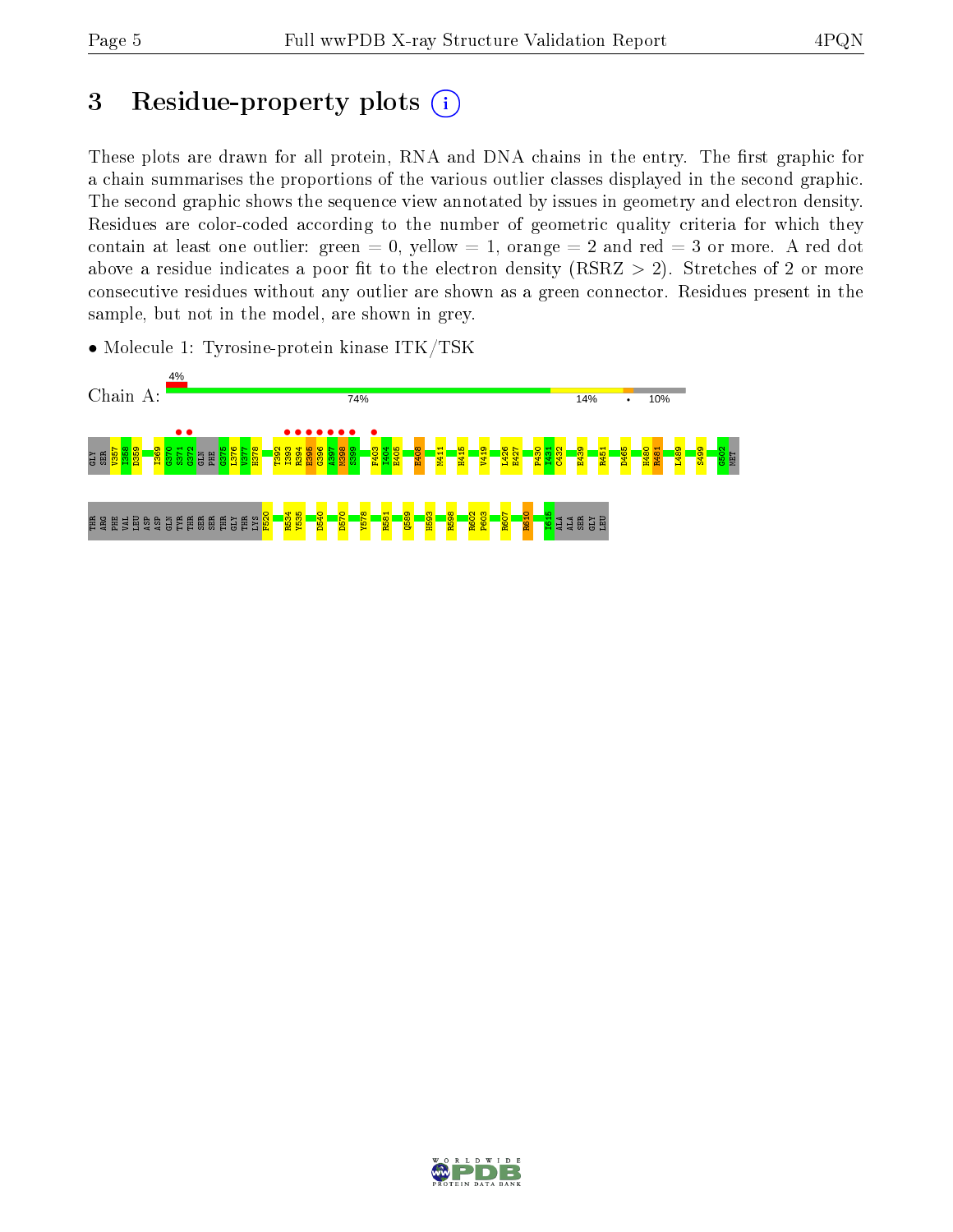## 4 Data and refinement statistics  $(i)$

| Property                                                         | Value                                                        | Source     |
|------------------------------------------------------------------|--------------------------------------------------------------|------------|
| Space group                                                      | C121                                                         | Depositor  |
| Cell constants                                                   | $120.18\text{\AA}$<br>$39.03\text{\AA}$<br>$50.68\text{\AA}$ | Depositor  |
| a, b, c, $\alpha$ , $\beta$ , $\gamma$                           | $93.07^\circ$<br>$90.00^{\circ}$<br>$90.00^{\circ}$          |            |
| Resolution $(A)$                                                 | 50.60<br>$-1.71$                                             | Depositor  |
|                                                                  | 39.75<br>$-1.71$                                             | <b>EDS</b> |
| % Data completeness                                              | $99.2(50.60-1.71)$                                           | Depositor  |
| (in resolution range)                                            | $99.2(39.75-1.71)$                                           | <b>EDS</b> |
| $R_{merge}$                                                      | 0.07                                                         | Depositor  |
| $\mathrm{R}_{sym}$                                               | (Not available)                                              | Depositor  |
| $\langle I/\sigma(I) \rangle^{-1}$                               | $2.10$ (at 1.71Å)                                            | Xtriage    |
| Refinement program                                               | REFMAC 5.8.0049                                              | Depositor  |
| $R, R_{free}$                                                    | 0.159<br>0.202<br>$\mathcal{L}_{\mathcal{A}}$                | Depositor  |
|                                                                  | 0.170,<br>0.213                                              | DCC        |
| $\mathcal{R}_{free}$ test set                                    | $1295$ reflections $(5.09\%)$                                | wwPDB-VP   |
| Wilson B-factor $(A^2)$                                          | 15.4                                                         | Xtriage    |
| Anisotropy                                                       | 0.231                                                        | Xtriage    |
| Bulk solvent $k_{sol}(\text{e}/\text{A}^3), B_{sol}(\text{A}^2)$ | $0.37$ , $50.2$                                              | <b>EDS</b> |
| L-test for $\mathrm{twinning}^2$                                 | $< L >$ = 0.48, $< L^2 >$ = 0.31                             | Xtriage    |
| Estimated twinning fraction                                      | No twinning to report.                                       | Xtriage    |
| $\overline{F_o}, \overline{F_c}$ correlation                     | 0.96                                                         | <b>EDS</b> |
| Total number of atoms                                            | 2267                                                         | wwPDB-VP   |
| Average B, all atoms $(A^2)$                                     | 21.0                                                         | wwPDB-VP   |

Xtriage's analysis on translational NCS is as follows: The largest off-origin peak in the Patterson function is  $8.10\%$  of the height of the origin peak. No significant pseudotranslation is detected.

<sup>&</sup>lt;sup>2</sup>Theoretical values of  $\langle |L| \rangle$ ,  $\langle L^2 \rangle$  for acentric reflections are 0.5, 0.333 respectively for untwinned datasets, and 0.375, 0.2 for perfectly twinned datasets.

![](_page_5_Picture_8.jpeg)

<span id="page-5-1"></span><span id="page-5-0"></span><sup>1</sup> Intensities estimated from amplitudes.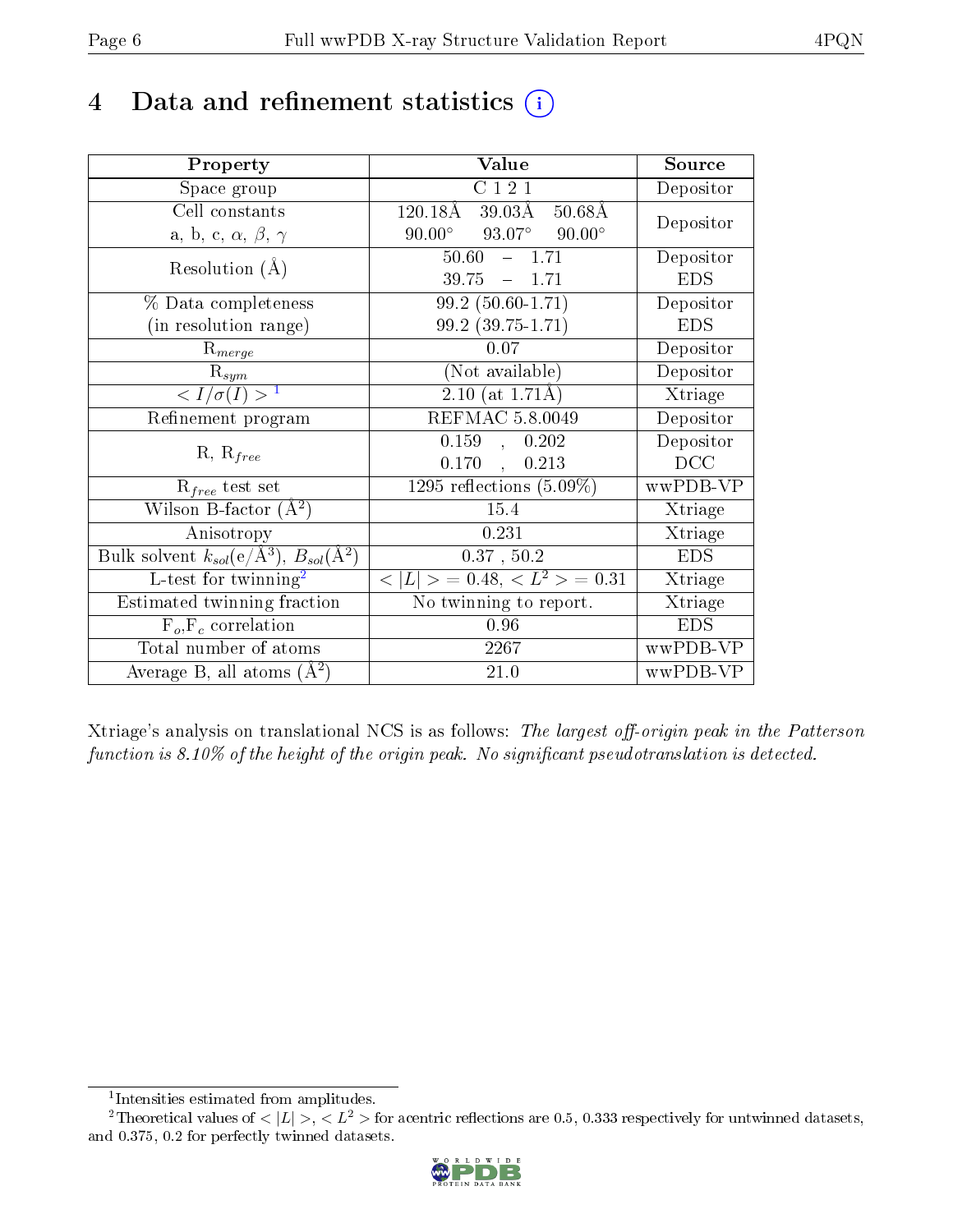# 5 Model quality  $(i)$

## 5.1 Standard geometry  $(i)$

Bond lengths and bond angles in the following residue types are not validated in this section: P4G, 2W6

The Z score for a bond length (or angle) is the number of standard deviations the observed value is removed from the expected value. A bond length (or angle) with  $|Z| > 5$  is considered an outlier worth inspection. RMSZ is the root-mean-square of all Z scores of the bond lengths (or angles).

| Mol | Chain |      | Bond lengths    | Bond angles |                     |  |
|-----|-------|------|-----------------|-------------|---------------------|--|
|     |       | RMSZ | $\# Z  > 5$     | RMSZ        | # $ Z  > 5$         |  |
|     |       | 0.99 | $2/2045(0.1\%)$ | 1.06        | $14/2758$ $(0.5\%)$ |  |

Chiral center outliers are detected by calculating the chiral volume of a chiral center and verifying if the center is modelled as a planar moiety or with the opposite hand.A planarity outlier is detected by checking planarity of atoms in a peptide group, atoms in a mainchain group or atoms of a sidechain that are expected to be planar.

|  | $\mid$ Mol $\mid$ Chain $\mid$ #Chirality outliers $\mid$ #Planarity outliers $\mid$ |
|--|--------------------------------------------------------------------------------------|
|  |                                                                                      |

All (2) bond length outliers are listed below:

| Mol |  | $\vert$ Chain   Res   Type   Atoms | $Z \mid$ Observed( $\AA$ )   Ideal( $\AA$ ) |      |
|-----|--|------------------------------------|---------------------------------------------|------|
|     |  | $578$   TYR   CE1-CZ   -5.80       |                                             | ' 38 |
|     |  | $ARG   CB-CG   -5.13$              | 1.38                                        | 152  |

All (14) bond angle outliers are listed below:

| Mol | Chain        | Res    | <b>Type</b> | Atoms           | $Z_{\rm}$ | Observed $(°)$ | $\text{Ideal}({}^o)$ |
|-----|--------------|--------|-------------|-----------------|-----------|----------------|----------------------|
|     | A            | 581    | $\rm{ARG}$  | $NE- CZ-NH1$    | 15.15     | 127.88         | 120.30               |
|     | А            | 581    | $\rm{ARG}$  | $NE$ -CZ-NH $2$ | $-14.80$  | 112.90         | 120.30               |
|     | A            | 610[A] | $\rm{ARG}$  | $NE- CZ-NH2$    | $-6.21$   | 117.19         | 120.30               |
|     | A            | 610[B] | $\rm{ARG}$  | $NE- CZ-NH2$    | $-6.21$   | 117.19         | 120.30               |
|     | A            | 610[A] | $\rm{ARG}$  | $NE- CZ-NH1$    | 6.15      | 123.38         | 120.30               |
|     | $\mathsf{A}$ | 610[B] | $\rm{ARG}$  | NE-CZ-NH1       | 6.15      | 123.38         | 120.30               |
|     | A            | 540    | ASP         | $CB-CG-OD1$     | 6.02      | 123.72         | 118.30               |
| 1   | A            | 481    | $\rm{ARG}$  | $CB-CA-C$       | $-5.98$   | 98.44          | 110.40               |
| 1   | A            | 465    | ASP         | $CB-CG-OD1$     | 5.79      | 123.52         | 118.30               |
|     | А            | 598    | $\rm{ARG}$  | $NE- CZ-NH1$    | 5.78      | 123.19         | 120.30               |
|     | А            | 540    | ASP         | $CB$ -CG-OD2    | $-5.46$   | 113.39         | 118.30               |

Continued on next page...

![](_page_6_Picture_15.jpeg)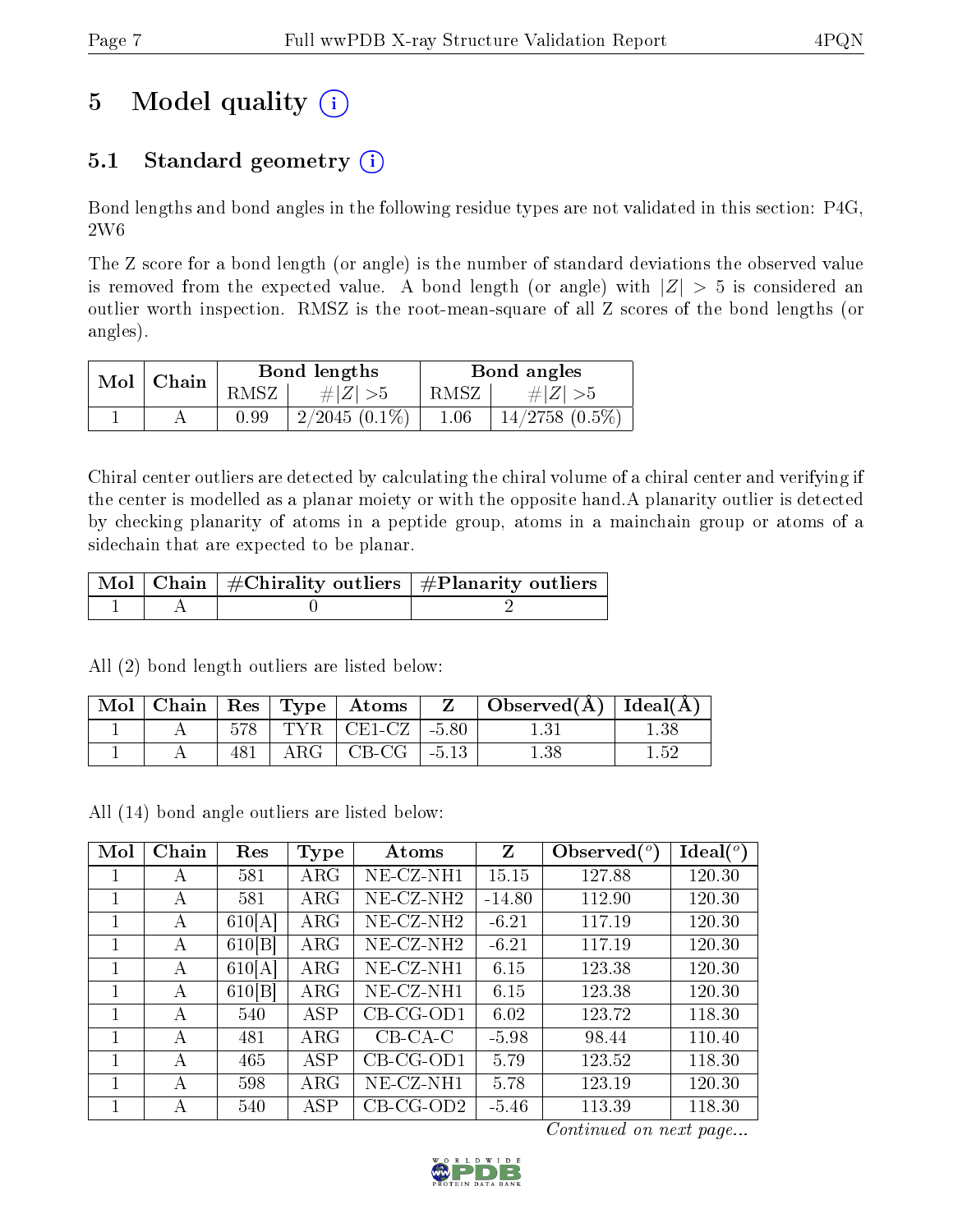| Mol | Chain | $\operatorname{Res}% \left( \mathcal{N}\right) \equiv\operatorname{Res}(\mathcal{N}_{0},\mathcal{N}_{0})$ | $\Gamma$ ype | Atoms       |      | Observed $(°)$ | $Ideal(^o)$ |
|-----|-------|-----------------------------------------------------------------------------------------------------------|--------------|-------------|------|----------------|-------------|
|     |       | 602                                                                                                       | ARG          | NE-CZ-NH1   | 5.42 | 123.01         | 120.30      |
|     |       | 581                                                                                                       | ARG          | $CD-NE- CZ$ | 5.12 | 130.76         | 123.60      |
|     |       | 570                                                                                                       | $\Delta$ SP  | $CB-CG-OD1$ | 5.08 | 122.87         | 118.30      |

Continued from previous page...

There are no chirality outliers.

All (2) planarity outliers are listed below:

| $\sqrt{\text{Mol}}$ Chain   Res   Type $\sqrt{\ }$ |     | Group                    |
|----------------------------------------------------|-----|--------------------------|
|                                                    | 499 | SER   Mainchain, Peptide |

### 5.2 Too-close contacts (i)

In the following table, the Non-H and H(model) columns list the number of non-hydrogen atoms and hydrogen atoms in the chain respectively. The H(added) column lists the number of hydrogen atoms added and optimized by MolProbity. The Clashes column lists the number of clashes within the asymmetric unit, whereas Symm-Clashes lists symmetry related clashes.

| Mol |      | $\mid$ Chain $\mid$ Non-H $\mid$ H(model) $\mid$ H(added) |      |    | Clashes   Symm-Clashes |
|-----|------|-----------------------------------------------------------|------|----|------------------------|
|     | 1972 |                                                           | 1971 | 35 |                        |
|     |      |                                                           |      |    |                        |
|     |      |                                                           |      |    |                        |
|     | 222  |                                                           |      |    |                        |
|     | 2267 |                                                           | 2053 | 36 |                        |

The all-atom clashscore is defined as the number of clashes found per 1000 atoms (including hydrogen atoms). The all-atom clashscore for this structure is 9.

All (36) close contacts within the same asymmetric unit are listed below, sorted by their clash magnitude.

| Atom-1              | Atom-2              | Interatomic<br>distance $(\AA)$ | Clash<br>overlap $(A)$ |
|---------------------|---------------------|---------------------------------|------------------------|
| 1: A:520: PHE: N    | 4: A:901: HOH:O     | 1.77                            | 1.16                   |
| 1:A:419[B]:VAL:HG21 | 1: A:489: LEU: HD12 | 1.38                            | 1.02                   |
| 1:A:481:ARG:NH2     | 4:A:883:HOH:O       | 1.97                            | 0.97                   |
| 1:A:359:ASP:OD2     | 4:A:985:HOH:O       | 1.83                            | 0.97                   |
| 1:A:393:ILE:HD11    | 1: A:398:MET:HB3    | 1.51                            | 0.93                   |
| 1:A:415:HIS:HE2     | 3:A:702:P4G:H62     | 1.38                            | 0.87                   |
| 1:A:481:ARG:CZ      | 4:A:883:HOH:O       | 2.32                            | 0.74                   |
| 1:A:357:VAL:N       | 4:A:865:HOH:O       | 2.24                            | 0.69                   |
| 1: A:369: ILE: HG22 | 2:A:701[B]:2W6:H1   | 1.75                            | 0.68                   |

Continued on next page...

![](_page_7_Picture_15.jpeg)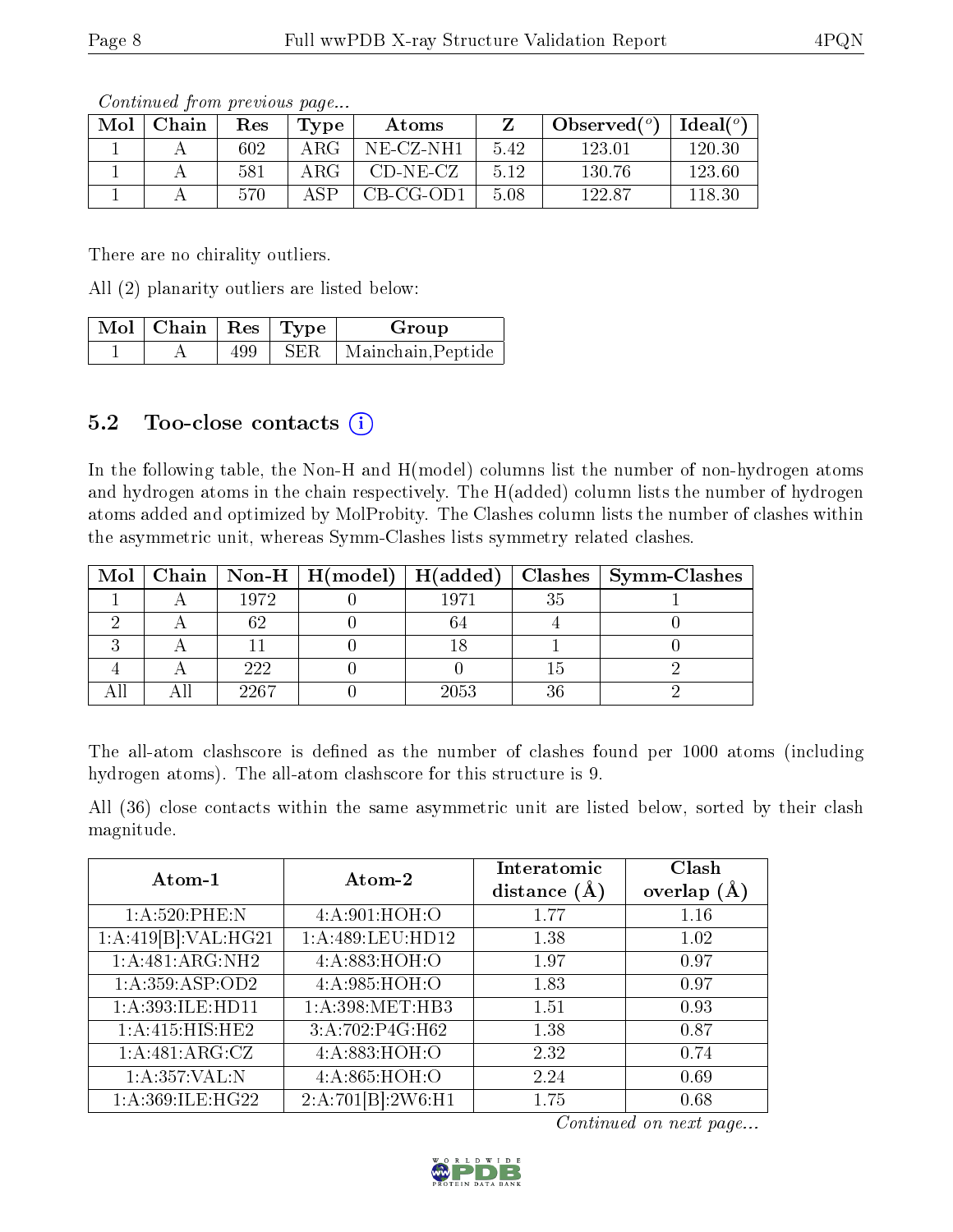| Atom-1                      | Atom-2              | Interatomic       | Clash             |
|-----------------------------|---------------------|-------------------|-------------------|
|                             |                     | distance $(A)$    | overlap $(\AA)$   |
| 1: A:481: ARG: NH1          | 4:A:883:HOH:O       | 2.26              | 0.68              |
| 1:A:359:ASP:HB2             | 4: A:985: HOH:O     | 1.95              | 0.65              |
| 1: A:408: GLU: HG2          | 4:A:941:HOH:O       | 1.95              | 0.64              |
| 1: A: 534: ARG: NH1         | 4:A:916:HOH:O       | 2.05              | 0.63              |
| 1:A:393:ILE:HD11            | 1: A:398:MET:CB     | 2.29              | 0.61              |
| 1:A:393:ILE:HG22            | 1: A: 430: PRO:CG   | 2.30              | 0.61              |
| 1:A:481:ARG:HG3             | 1: A: 535: TYR: CD1 | 2.37              | 0.59              |
| 1:A:378:HIS:HD2             | 4:A:847:HOH:O       | 1.85              | 0.58              |
| 1: A:480:HIS:O              | 1:A:481:ARG:HB2     | $\overline{2.02}$ | 0.57              |
| 1:A:419[B]:VAL:HG21         | 1: A:489: LEU: CD1  | 2.26              | 0.56              |
| 1:A:392:THR:HG22            | 1: A: 432: CYS: HB3 | 1.88              | 0.55              |
| 1: A:378:HIS:HE1            | 4:A.884:HOH:O       | 1.90              | 0.54              |
| 1: A: 359: ASP: CB          | 4:A:985:HOH:O       | 2.53              | 0.51              |
| 1: A:395: GLU: HG2          | 1: A:396: GLY:N     | $\overline{2.28}$ | 0.49              |
| 1:A:393:ILE:HG22            | 1: A:430: PRO:CB    | 2.44              | 0.47              |
| 1: A: 369: ILE: CG2         | 2:A:701[B]:2W6:H1   | 2.43              | 0.46              |
| 1:A:411[B]:MET:HB2          | 1:A:411[B]:MET:HE2  | 1.91              | 0.45              |
| $1:\overline{A:395:GLU:CG}$ | 1: A:396: GLY:N     | 2.80              | 0.45              |
| $1: A:520:$ PHE:CA          | 4: A:901: HOH:O     | 2.51              | 0.44              |
| 2:A:701[B]:2W6:N14          | 2:A:701[B]:2W6:H2   | 2.33              | 0.43              |
| 1: A:394: ARG:O             | 1: A:396: GLY:N     | $\overline{2.52}$ | 0.43              |
| 1:A:393:ILE:HG22            | 1: A: 430: PRO: HB2 | 2.00              | 0.42              |
| 1:A:451:ARG:CZ              | 4:A:1019:HOH:O      | 2.68              | $\overline{0.42}$ |
| 1: A: 359: ASP: CG          | 4:A:985:HOH:O       | 2.42              | 0.42              |
| 1:A:610[B]:ARG:HB3          | 1:A:610[B]:ARG:HE   | $\overline{1.37}$ | $\overline{0.41}$ |
| 1: A:593:HIS:CD2            | 1:A:603:PRO:HD3     | 2.55              | 0.41              |
| $1:A:439:GL\overline{U:O}$  | 2:A:701[A]:2W6:H6   | 2.21              | 0.41              |

Continued from previous page...

All (2) symmetry-related close contacts are listed below. The label for Atom-2 includes the symmetry operator and encoded unit-cell translations to be applied.

| Atom-1             | Atom-2                      | Interatomic<br>distance $(A)$ | Clash<br>overlap $(A)$ |
|--------------------|-----------------------------|-------------------------------|------------------------|
| 1: A:607: ARG: NH2 | 4:A:911:HOH:OI1<br>5541     | $2.06\,$                      |                        |
| 4: A:863:HOH:O     | 4: A:912: HOH: O[1]<br>5541 | 2.07                          |                        |

![](_page_8_Picture_6.jpeg)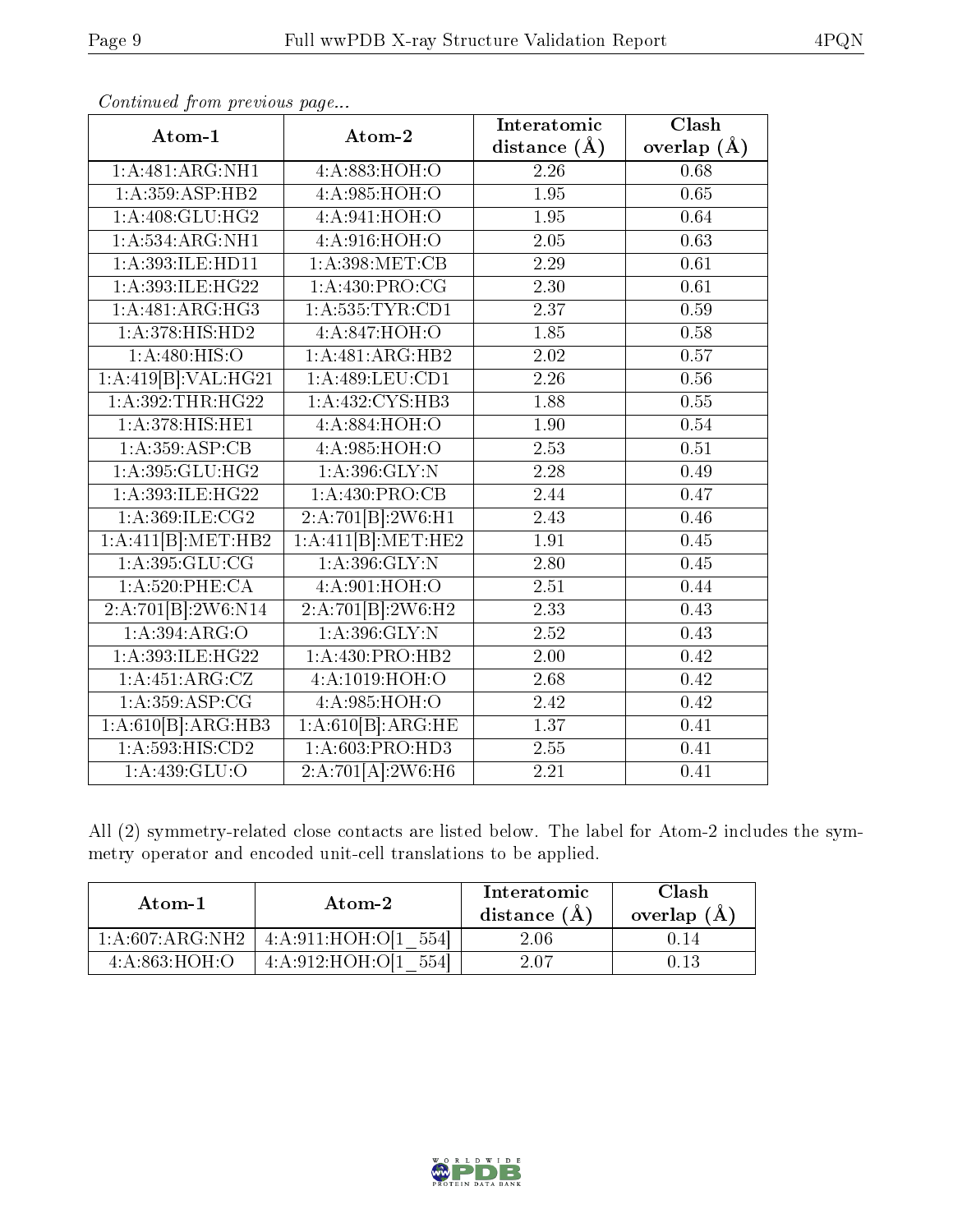### 5.3 Torsion angles (i)

#### 5.3.1 Protein backbone  $(i)$

In the following table, the Percentiles column shows the percent Ramachandran outliers of the chain as a percentile score with respect to all X-ray entries followed by that with respect to entries of similar resolution.

The Analysed column shows the number of residues for which the backbone conformation was analysed, and the total number of residues.

| $\mid$ Mol $\mid$ Chain $\mid$ | $\boldsymbol{\mathrm{Analysed}}$                             | Favoured   Allowed   Outliers   Percentiles |  |  |
|--------------------------------|--------------------------------------------------------------|---------------------------------------------|--|--|
|                                | $\mid$ 244/266 (92%)   237 (97%)   6 (2%)   1 (0%)   34   18 |                                             |  |  |

All (1) Ramachandran outliers are listed below:

| Mol | Chain. | Res | ъe |
|-----|--------|-----|----|
|     |        |     |    |

#### 5.3.2 Protein sidechains  $\left( \widehat{\mathbf{i}} \right)$

In the following table, the Percentiles column shows the percent sidechain outliers of the chain as a percentile score with respect to all X-ray entries followed by that with respect to entries of similar resolution.

The Analysed column shows the number of residues for which the sidechain conformation was analysed, and the total number of residues.

| Mol   Chain | Analysed                               |  | Rotameric   Outliers   Percentiles |
|-------------|----------------------------------------|--|------------------------------------|
|             | $220/231(95\%)$   212 (96\%)   8 (4\%) |  | $\vert 35 \vert \vert 15 \vert$    |

All (8) residues with a non-rotameric sidechain are listed below:

| Mol | ${\rm Chain}$ | Res | Type       |
|-----|---------------|-----|------------|
| 1   | А             | 376 | <b>LEU</b> |
| 1   | А             | 398 | MET        |
| 1   | А             | 403 | PHE        |
| 1   | А             | 405 | GLU        |
| 1   | А             | 408 | GLU        |
| 1   |               | 426 | LEU        |
| 1   |               | 427 | GLU        |
|     |               | 589 | <b>GLN</b> |

Some sidechains can be flipped to improve hydrogen bonding and reduce clashes. All (4) such sidechains are listed below:

![](_page_9_Picture_17.jpeg)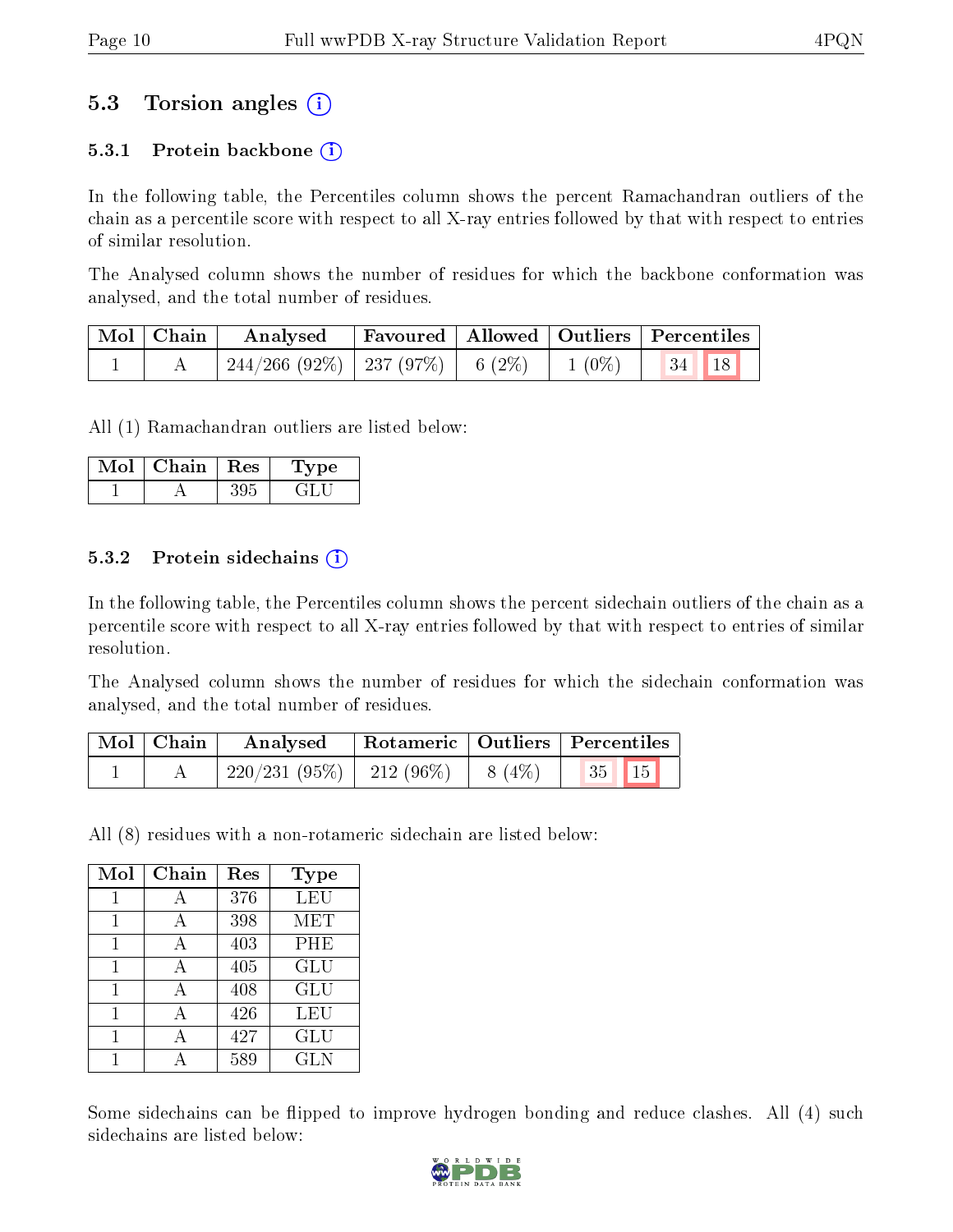| Mol | Chain | Res | Type       |
|-----|-------|-----|------------|
|     |       | 378 | <b>HIS</b> |
|     |       | 428 | GLN        |
|     |       | 450 | GLN        |
|     |       | 611 | GL N       |

#### 5.3.3 RNA  $(i)$

There are no RNA molecules in this entry.

#### 5.4 Non-standard residues in protein, DNA, RNA chains (i)

There are no non-standard protein/DNA/RNA residues in this entry.

#### 5.5 Carbohydrates (i)

There are no carbohydrates in this entry.

### 5.6 Ligand geometry (i)

3 ligands are modelled in this entry.

In the following table, the Counts columns list the number of bonds (or angles) for which Mogul statistics could be retrieved, the number of bonds (or angles) that are observed in the model and the number of bonds (or angles) that are defined in the Chemical Component Dictionary. The Link column lists molecule types, if any, to which the group is linked. The Z score for a bond length (or angle) is the number of standard deviations the observed value is removed from the expected value. A bond length (or angle) with  $|Z| > 2$  is considered an outlier worth inspection. RMSZ is the root-mean-square of all Z scores of the bond lengths (or angles).

| Mol    | Chain           |  | Link<br>Res | <b>Bond lengths</b> |            |      | Bond angles  |          |      |             |
|--------|-----------------|--|-------------|---------------------|------------|------|--------------|----------|------|-------------|
|        | Type            |  |             |                     | Jounts     | RMSZ | Z  > 2<br>#! | Counts   | RMSZ | # $ Z  > 2$ |
| ച      | 2W6             |  | 701 B       |                     | 33, 34, 34 |      | 2(6%)        | 30,49,49 | 1.84 | $6(20\%)$   |
| റ<br>∠ | 2W <sub>6</sub> |  | 701[A]      | $\blacksquare$      | 33, 34, 34 | 1.16 | $2(6\%)$     | 30,49,49 | 1.61 | 7(23%)      |
| 3      | P4G             |  | 702         |                     | 10, 10, 10 | 0.80 |              | 9.9.9    | 2.27 | 4(44%)      |

In the following table, the Chirals column lists the number of chiral outliers, the number of chiral centers analysed, the number of these observed in the model and the number defined in the Chemical Component Dictionary. Similar counts are reported in the Torsion and Rings columns. '-' means no outliers of that kind were identified.

![](_page_10_Picture_15.jpeg)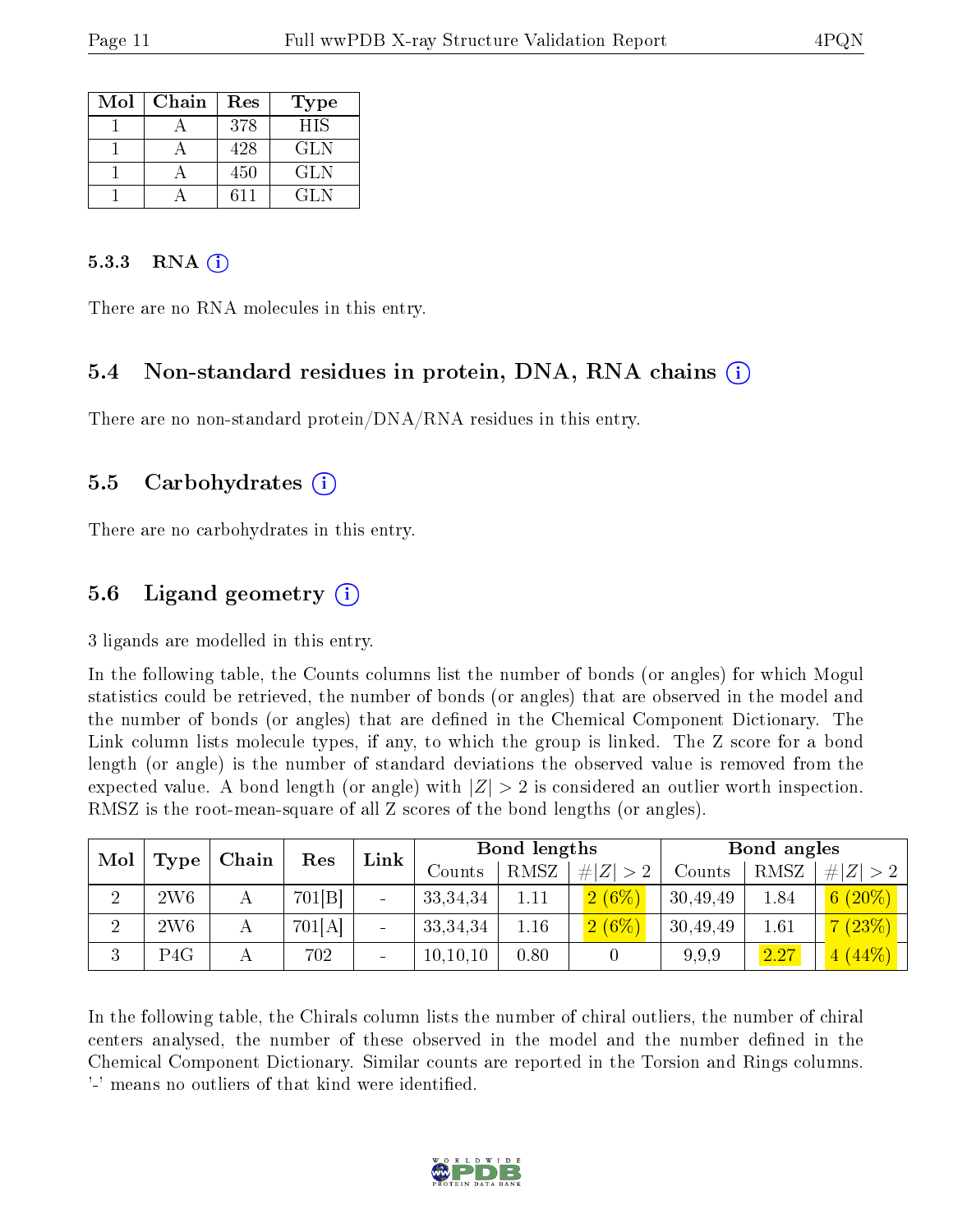| Mol |                 | Type   Chain | Res    |                 | Link   Christmas | Torsions                 | Rings |
|-----|-----------------|--------------|--------|-----------------|------------------|--------------------------|-------|
|     | 2W <sub>6</sub> |              | 701[B] | $\sim$          |                  | $1/11/32/32$   $0/4/4/4$ |       |
|     | 2W <sub>6</sub> |              | 701[A] | $\blacksquare$  |                  | $0/11/32/32$   $0/4/4/4$ |       |
|     | P4G             |              | 702    | $\qquad \qquad$ |                  | 5/8/8/8                  |       |

All (4) bond length outliers are listed below:

| Mol | Chain | Res    | Type            | Atoms     | Z    | Observed $(A)$ | Ideal(A) |
|-----|-------|--------|-----------------|-----------|------|----------------|----------|
|     |       | 701[B] | <b>2W6</b>      | $C22-C23$ | 3.66 | 1.44           | 1.39     |
|     |       | 701[A] | <b>2W6</b>      | $C22-C23$ | 3.60 | 1.44           | 1.39     |
|     |       | 701[B] | 2W <sub>6</sub> | $C21-C22$ | 2.62 | 1.45           | 1.41     |
|     |       | 701[A] | 2W <sub>6</sub> | $C21-C22$ | 2.61 | 1.45           | 1.41     |

All (17) bond angle outliers are listed below:

| Mol            | Chain            | Res                | Type             | Atoms                                             | $\mathbf{Z}$ | Observed $(^\circ)$ | $Ideal(^o)$ |
|----------------|------------------|--------------------|------------------|---------------------------------------------------|--------------|---------------------|-------------|
| 2              | А                | 701 <sup>[B]</sup> | 2W6              | $C17-N13-C7$                                      | 5.11         | 131.27              | 125.62      |
| 3              | А                | 702                | P <sub>4</sub> G | $C7-O4-C6$                                        | 4.62         | 129.44              | 112.90      |
| $\overline{2}$ | А                | 701[A]             | 2W6              | C28-C27-C26                                       | 4.34         | 112.16              | 108.21      |
| $\overline{2}$ | А                | 701[B]             | 2W <sub>6</sub>  | C <sub>28</sub> -C <sub>27</sub> -C <sub>26</sub> | 4.10         | 111.94              | 108.21      |
| $\overline{2}$ | А                | 701[A]             | 2W6              | $C27-C26-C23$                                     | $-4.03$      | 110.94              | 114.12      |
| $\overline{2}$ | А                | 701[B]             | 2W6              | $C27-C26-C23$                                     | $-3.97$      | 110.98              | 114.12      |
| $\overline{2}$ | А                | 701[B]             | 2W6              | $C23-N24-N25$                                     | 2.99         | 112.76              | 106.98      |
| $\overline{2}$ | А                | 701[A]             | 2W6              | $C23-N24-N25$                                     | 2.85         | 112.50              | 106.98      |
| $\overline{2}$ | $\bf{A}$         | 701[B]             | 2W6              | C8-C7-N13                                         | 2.80         | 117.22              | 112.42      |
| $\overline{2}$ | A                | 701[B]             | 2W6              | $C19-C21-N25$                                     | 2.76         | 127.50              | 120.57      |
| $\overline{2}$ | A                | 701[A]             | 2W6              | $C19-C21-N25$                                     | 2.73         | 127.43              | 120.57      |
| 3              | A                | 702                | P <sub>4</sub> G | $C2-O2-C3$                                        | 2.60         | 122.23              | 112.90      |
| 3              | А                | 702                | P <sub>4</sub> G | $C4-O3-C5$                                        | 2.41         | 123.74              | 113.29      |
| $\overline{2}$ | $\boldsymbol{A}$ | 701[A]             | 2W6              | $C17-N13-C7$                                      | 2.34         | 128.21              | 125.62      |
| $\overline{2}$ | A                | 701[A]             | 2W6              | $C8-C7-N13$                                       | 2.31         | 116.39              | 112.42      |
| 3              | A                | 702                | P <sub>4</sub> G | $O4-C6-C5$                                        | 2.07         | 119.72              | 110.39      |
| $\overline{2}$ | A                | 701[A]             | 2W6              | $C17-C16-C15$                                     | $-2.02$      | 105.08              | 106.02      |

There are no chirality outliers.

All (6) torsion outliers are listed below:

| Mol           | Chain | Res    | <b>Type</b>     | Atoms                                                |
|---------------|-------|--------|-----------------|------------------------------------------------------|
| $\cdot$       |       | 701[B] | 2W <sub>6</sub> | C8-C9-N10-C12                                        |
| -3-           |       | 702    | P4G             | C8-C7-O4-C6                                          |
| 3             |       | 702    | P4G             | $C1-C2-O2-C3$                                        |
| $\mathcal{R}$ |       | 702    | P4G             | C3-C4-O3-C5                                          |
| 3             |       | 702    | P4G             | $O2$ -C <sub>3</sub> -C <sub>4</sub> -O <sub>3</sub> |

Continued on next page...

![](_page_11_Picture_12.jpeg)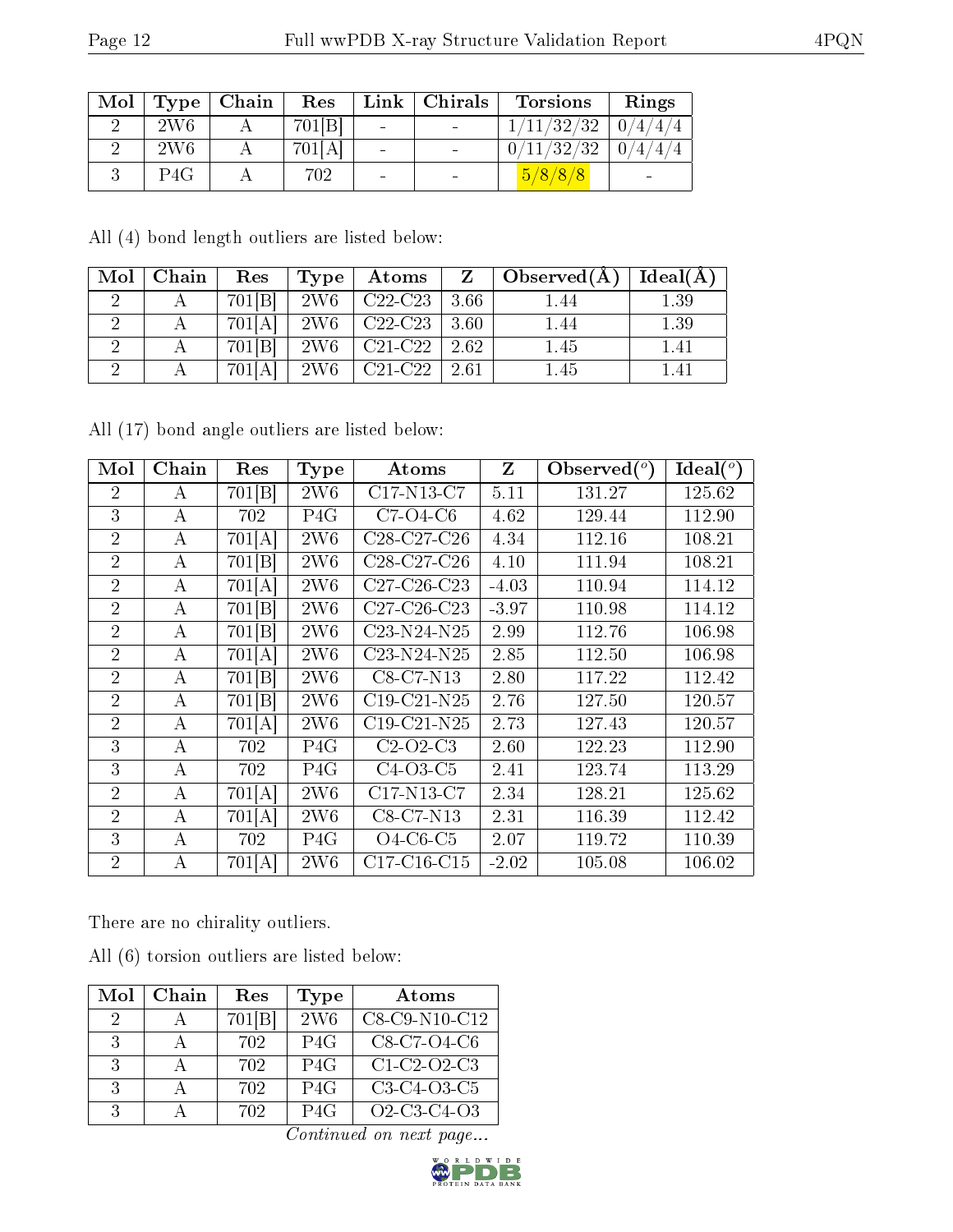Continued from previous page...

| Mol | Chain | <b>Res</b> | 'vpe | Atoms                                                          |
|-----|-------|------------|------|----------------------------------------------------------------|
|     |       | 70 C       |      | C <sub>6</sub> -C <sub>5</sub> -O <sub>3</sub> -C <sub>4</sub> |

There are no ring outliers.

3 monomers are involved in 5 short contacts:

| Mol | Chain | Res                | <b>Type</b> | Clashes $\vert$ Symm-Clashes |
|-----|-------|--------------------|-------------|------------------------------|
|     |       | $701$ <sup>B</sup> | 2W6         |                              |
|     |       |                    | 2W6         |                              |
|     |       |                    |             |                              |

The following is a two-dimensional graphical depiction of Mogul quality analysis of bond lengths, bond angles, torsion angles, and ring geometry for all instances of the Ligand of Interest. In addition, ligands with molecular weight > 250 and outliers as shown on the validation Tables will also be included. For torsion angles, if less then 5% of the Mogul distribution of torsion angles is within 10 degrees of the torsion angle in question, then that torsion angle is considered an outlier. Any bond that is central to one or more torsion angles identified as an outlier by Mogul will be highlighted in the graph. For rings, the root-mean-square deviation (RMSD) between the ring in question and similar rings identified by Mogul is calculated over all ring torsion angles. If the average RMSD is greater than 60 degrees and the minimal RMSD between the ring in question and any Mogul-identified rings is also greater than 60 degrees, then that ring is considered an outlier. The outliers are highlighted in purple. The color gray indicates Mogul did not find sufficient equivalents in the CSD to analyse the geometry.

![](_page_12_Figure_9.jpeg)

![](_page_12_Picture_10.jpeg)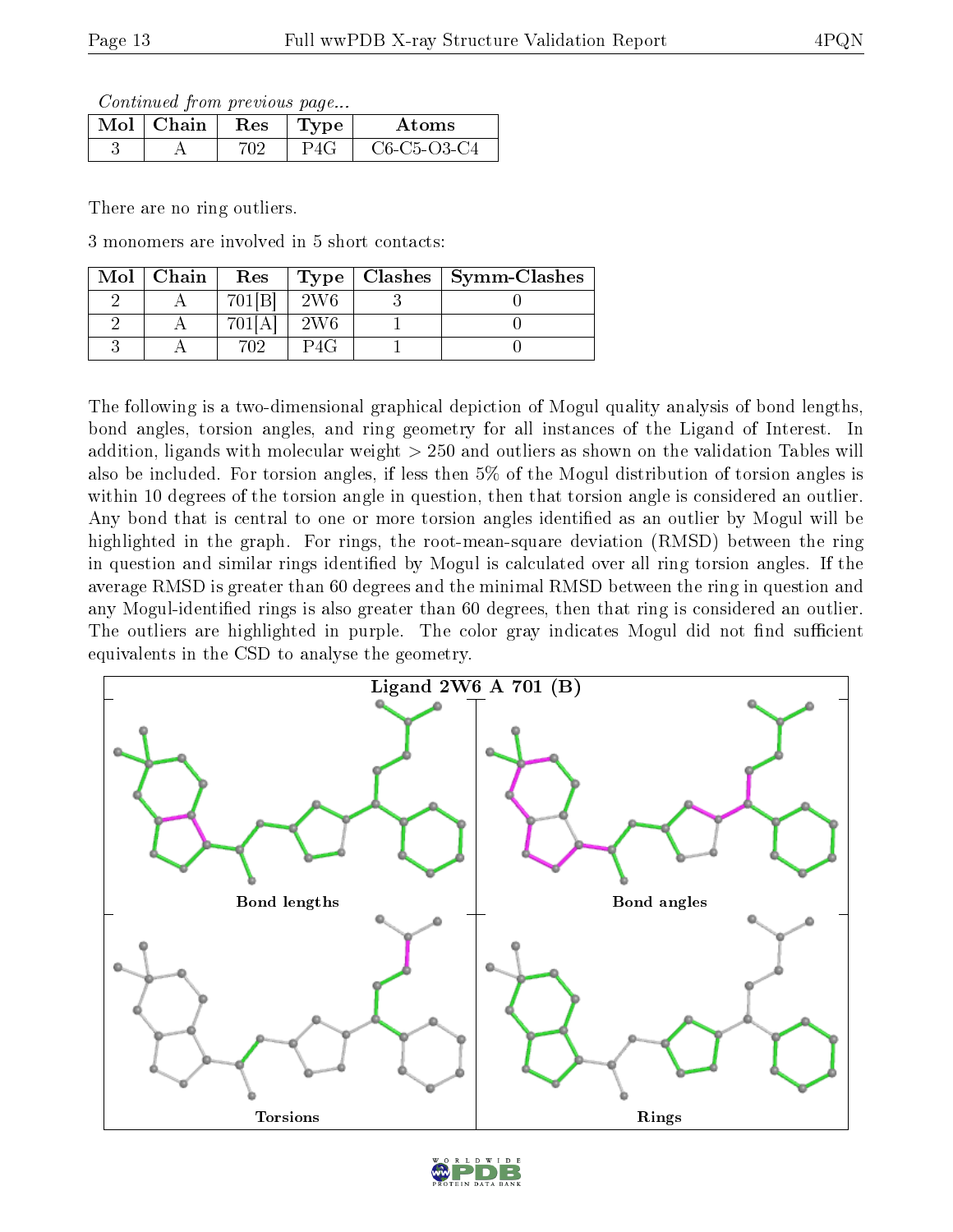![](_page_13_Figure_3.jpeg)

## 5.7 [O](https://www.wwpdb.org/validation/2017/XrayValidationReportHelp#nonstandard_residues_and_ligands)ther polymers (i)

There are no such residues in this entry.

### 5.8 Polymer linkage issues (i)

There are no chain breaks in this entry.

![](_page_13_Picture_8.jpeg)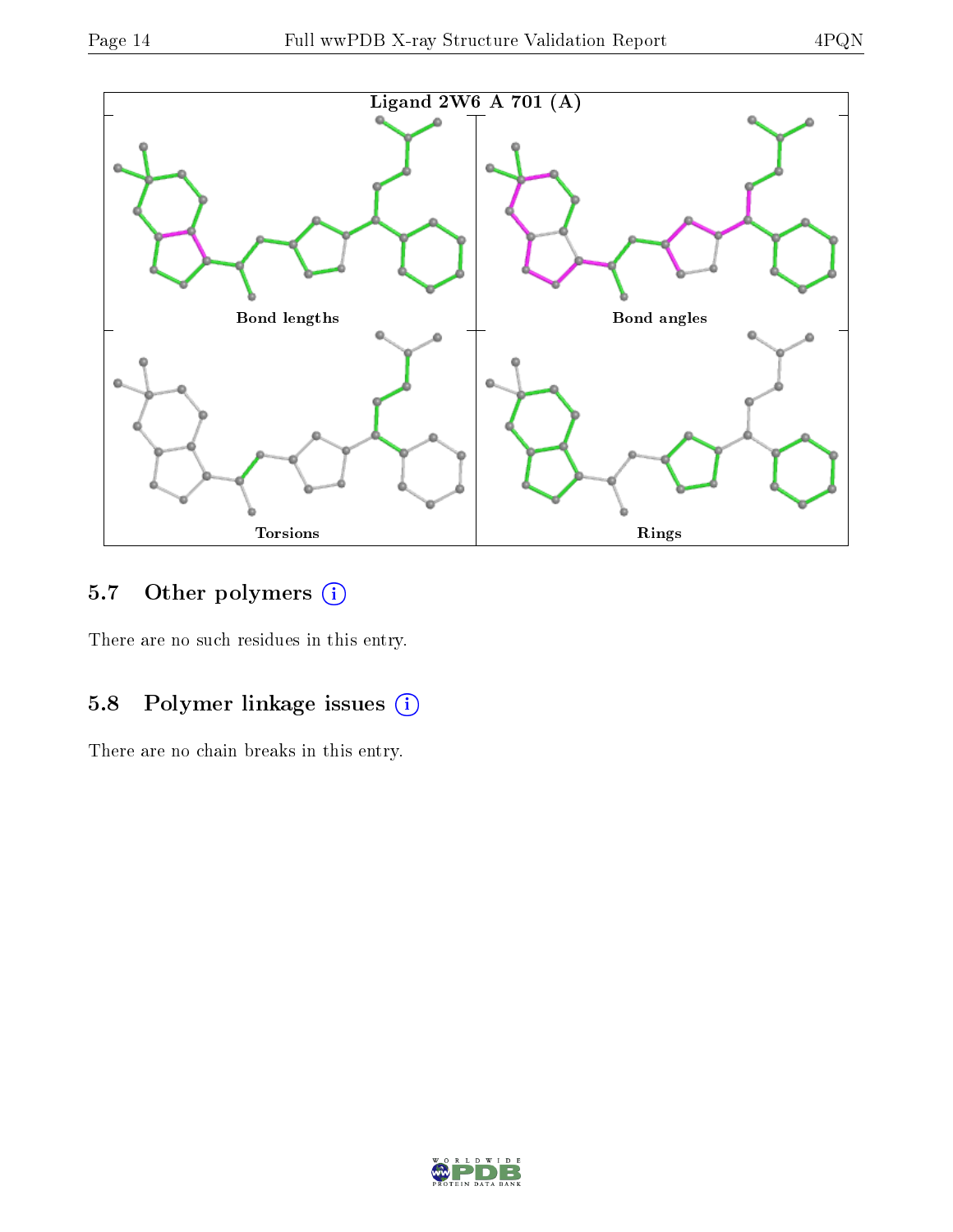## 6 Fit of model and data  $\left( \cdot \right)$

## 6.1 Protein, DNA and RNA chains (i)

In the following table, the column labelled  $#RSRZ>2'$  contains the number (and percentage) of RSRZ outliers, followed by percent RSRZ outliers for the chain as percentile scores relative to all X-ray entries and entries of similar resolution. The OWAB column contains the minimum, median,  $95<sup>th</sup>$  percentile and maximum values of the occupancy-weighted average B-factor per residue. The column labelled  $Q< 0.9$  lists the number of (and percentage) of residues with an average occupancy less than 0.9.

| $\mid$ Mol $\mid$ Chain | $\rm{Analysed}$ $\vert <$ RSRZ $>$ |         | $\#\text{RSRZ}\text{>2}$              | $\vert$ OWAB(Å <sup>2</sup> ) $\vert$ Q<0.9 |  |
|-------------------------|------------------------------------|---------|---------------------------------------|---------------------------------------------|--|
|                         | $\mid$ 240/266 (90%) $\mid$        | $-0.20$ | 10 $(4\%)$   36   40   8, 16, 52, 106 |                                             |  |

All (10) RSRZ outliers are listed below:

| Mol          | Chain | Res | Type       | <b>RSRZ</b> |
|--------------|-------|-----|------------|-------------|
| 1            | А     | 397 | ALA        | 6.9         |
| $\mathbf{1}$ | A     | 398 | MET        | 6.2         |
| 1            | A     | 372 | <b>GLY</b> | 5.3         |
| 1            | A     | 394 | $\rm{ARG}$ | 5.0         |
| 1            | А     | 396 | <b>GLY</b> | 5.0         |
| 1            | A     | 395 | GLU        | 4.6         |
| $\mathbf{1}$ | A     | 393 | ILE        | 2.8         |
| 1            | A     | 399 | SER.       | 2.4         |
| 1            | А     | 403 | PHE        | 2.3         |
| 1            |       | 371 | <b>SER</b> | 2.2         |

### 6.2 Non-standard residues in protein, DNA, RNA chains (i)

There are no non-standard protein/DNA/RNA residues in this entry.

### 6.3 Carbohydrates (i)

There are no carbohydrates in this entry.

### 6.4 Ligands  $(i)$

In the following table, the Atoms column lists the number of modelled atoms in the group and the number defined in the chemical component dictionary. The B-factors column lists the minimum, median,  $95<sup>th</sup>$  percentile and maximum values of B factors of atoms in the group. The column labelled  $Q< 0.9$ ' lists the number of atoms with occupancy less than 0.9.

![](_page_14_Picture_15.jpeg)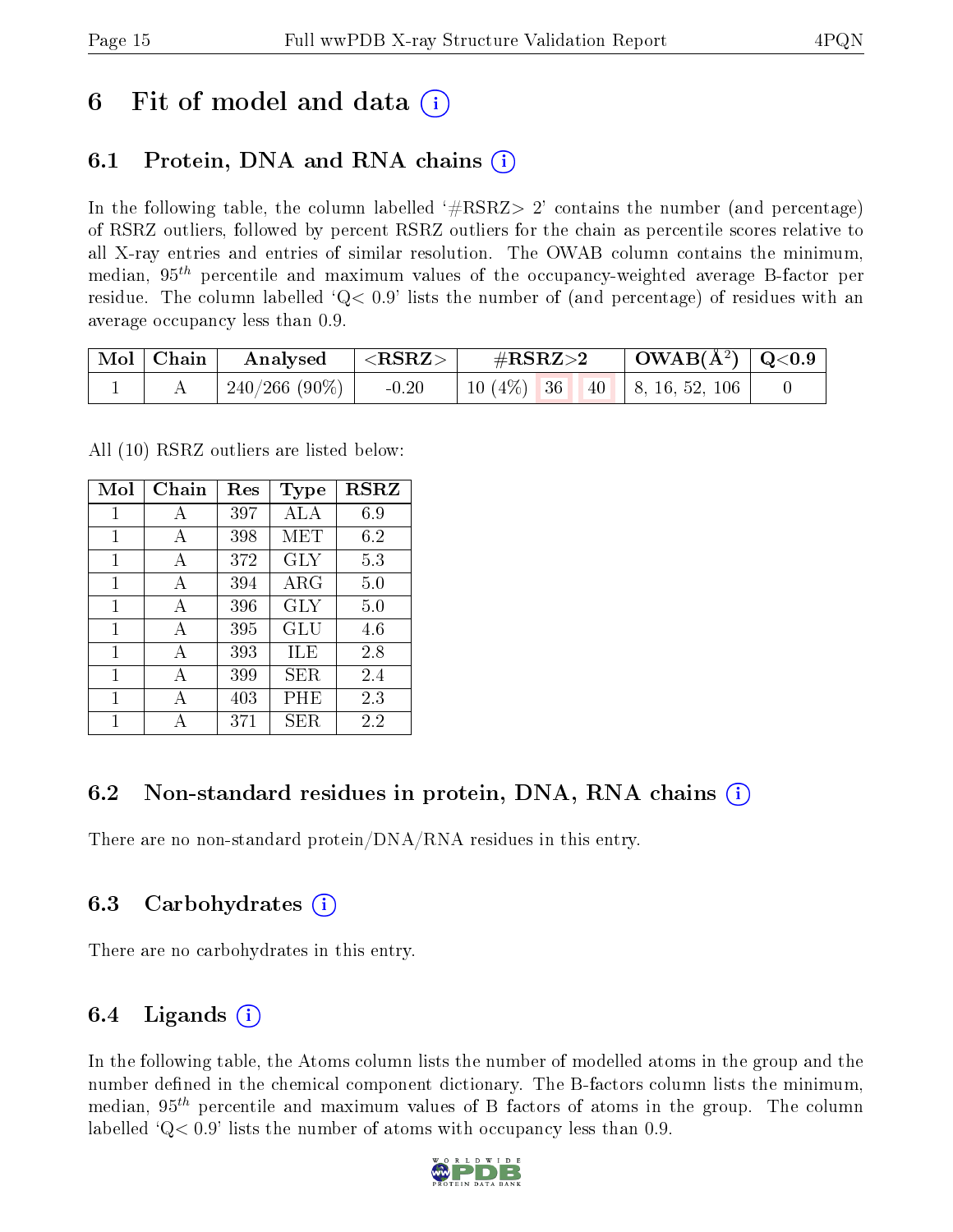| Mol | Type | Chain | Res    | Atoms | $_{\rm RSCC}$ |      | $\mid$ $\text{RSR} \mid \text{B-factors}(\text{\AA}^2) \mid$ | $\rm Q\textcolor{black}{<}0.9$ |
|-----|------|-------|--------|-------|---------------|------|--------------------------------------------------------------|--------------------------------|
|     | P4G  |       | 702    |       | 0.88          | 0.13 | 20, 23, 30, 36                                               |                                |
|     | 2W6  |       | 701[A] | 31/31 | 0.98          | 0.08 | 11.13.18.19                                                  |                                |
|     | 2W6  |       | 701[B] | 31/31 | 0.98          | 0.08 | 11.14.19.21                                                  |                                |

The following is a graphical depiction of the model fit to experimental electron density of all instances of the Ligand of Interest. In addition, ligands with molecular weight  $> 250$  and outliers as shown on the geometry validation Tables will also be included. Each fit is shown from different orientation to approximate a three-dimensional view.

![](_page_15_Figure_5.jpeg)

![](_page_15_Picture_6.jpeg)